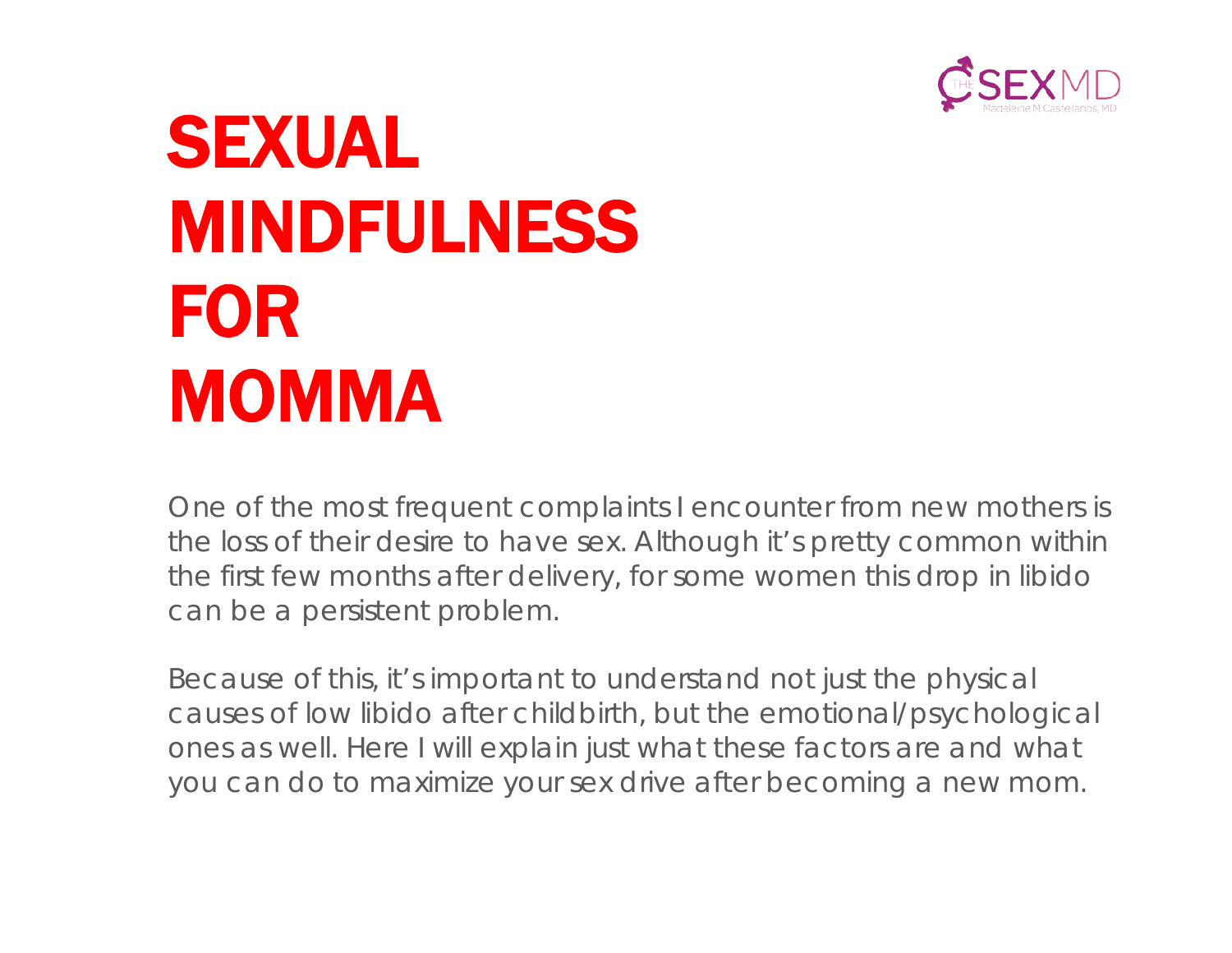

We know that:

#### new baby = new challenges with: time sleep energy body changes

#### **all directly or indirectly affect one's sex life!**

# Physical factors

Let's look at the physical factors first. The first few months after delivery, a new mom's body undergoes a large shift in hormone levels which will end up affecting her energy levels, her mood, her weight, and certainly her libido. Most people are aware of the lifestyle factors that help rebalance hormones: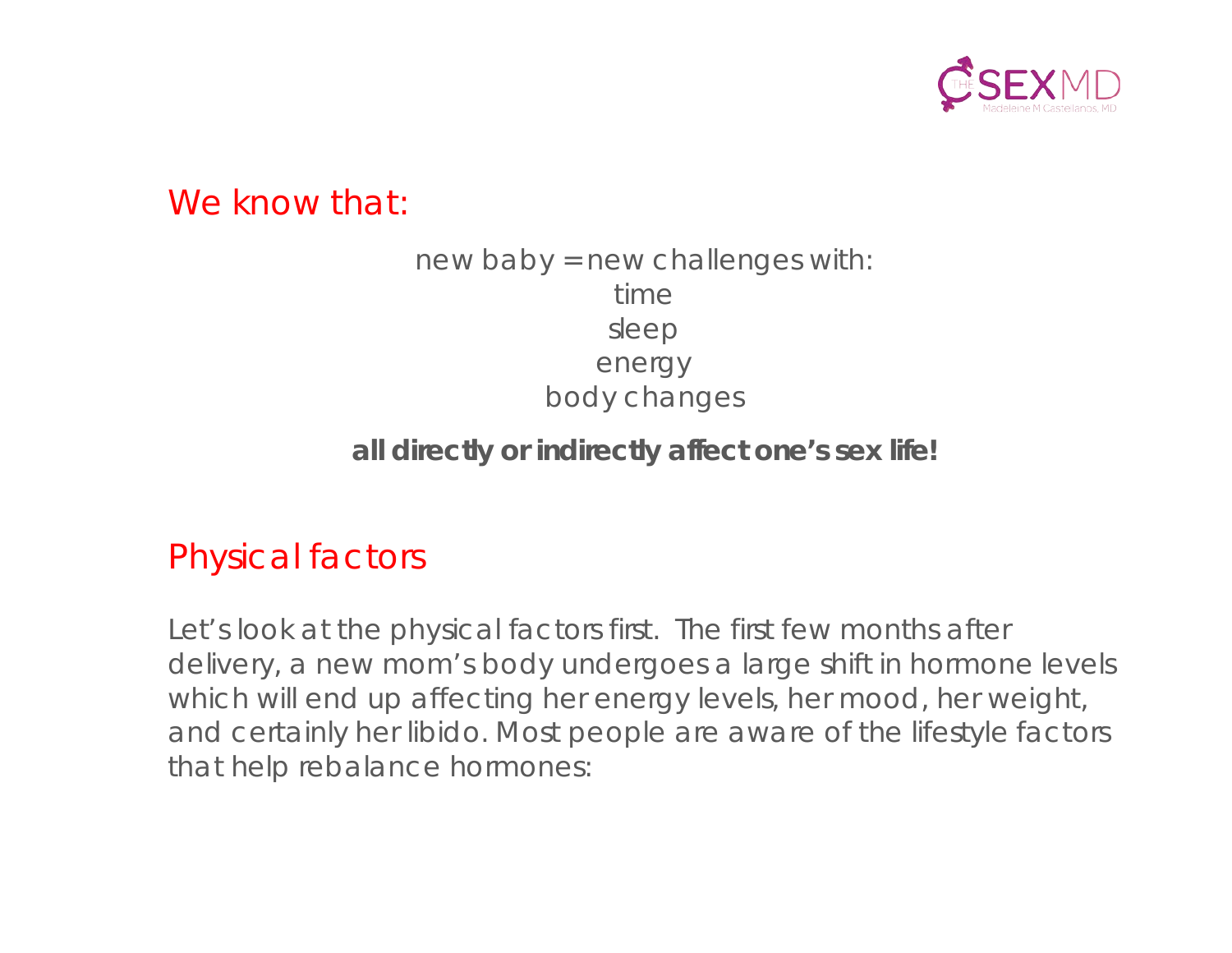

- **Get your sleep** especially for thyroid functioning, the body will try to slow you down if it doesn't get enough sleep. This means lower levels of thyroid hormone and sex hormones.
- **Eat good fats** optimal hormone production relies on the proper building blocks from your diet. Fats in the form of egg yolks, avocados, coconut oil, a variety of nuts, freshly ground flax seeds, Chia seeds, hemp seeds, and extra-virgin olive oil are important for good hormone production. They also help the absorption of fat-soluble vitamins like vitamin D, vitamin A, vitamin D, and vitamin K, essential to hormone production.
- **Limit your carbs** most people mistakenly believe that in order to lose weight they must limit their intake of fat. Actually, its sugar and simple carbohydrates that make you gain weight in the form of fat, and keep the weight on. Limiting carbs may also be the best way to decrease physical stress in the body and encourage the healthy production of hormones.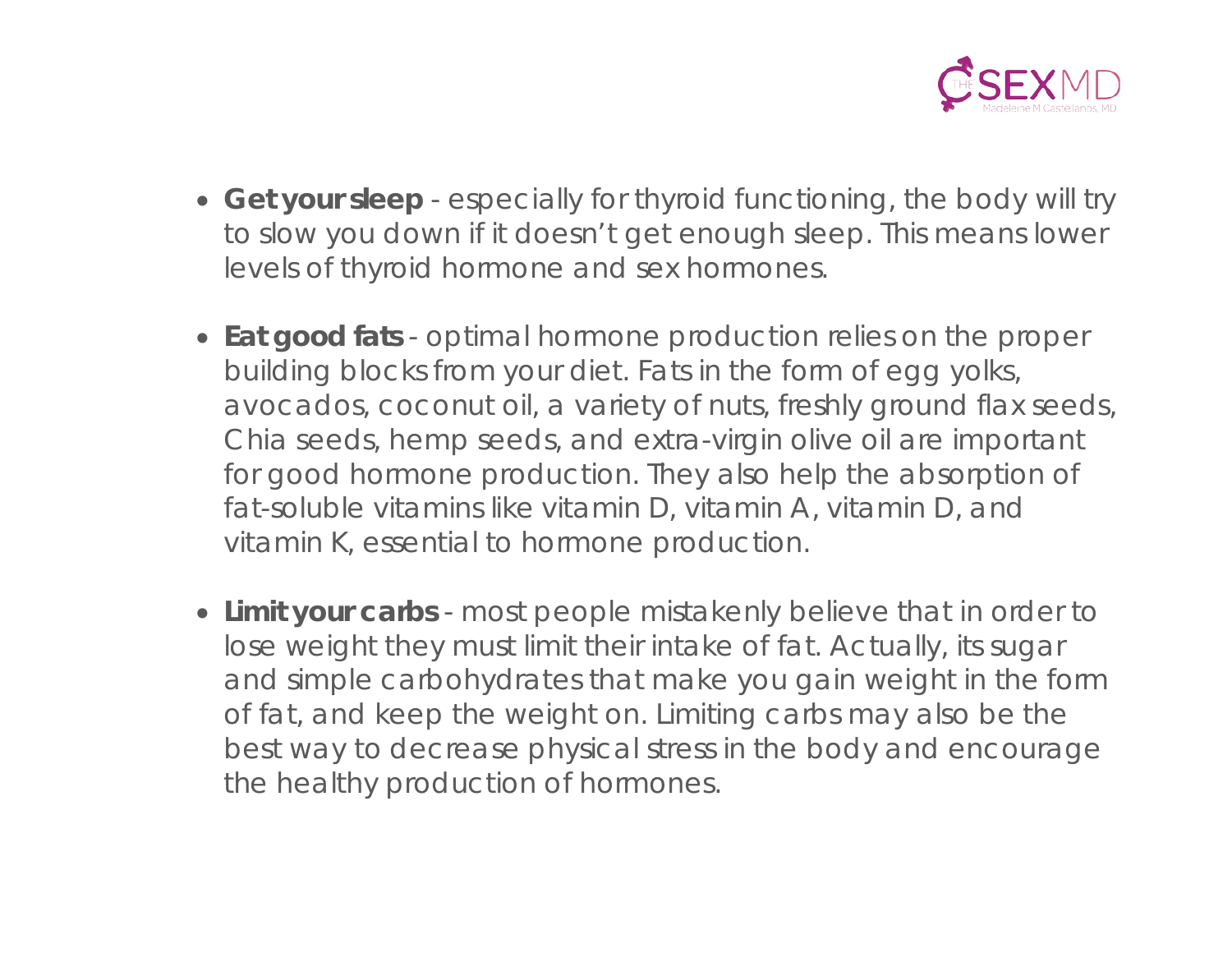

• **Get your B vitamins** - women are generally in need of a good B complex supplement. Since many B vitamins are necessary for producing energy and keeping your metabolism humming along, it's important to take a good quality B complex daily like this one.

But beyond the physical interventions to put your mood, your energy, and your mojo back on track, there are some crucial emotional/psychological factors that are just as important.

# Brain plasticity

The brain is constantly changing – responding to every experience, every behavior, and every thought. Plasticity refers to the ability of the brain to actually shape itself by growing new connections between nerve endings to form new neural pathways. This is exactly how you become good at something you practice diligently.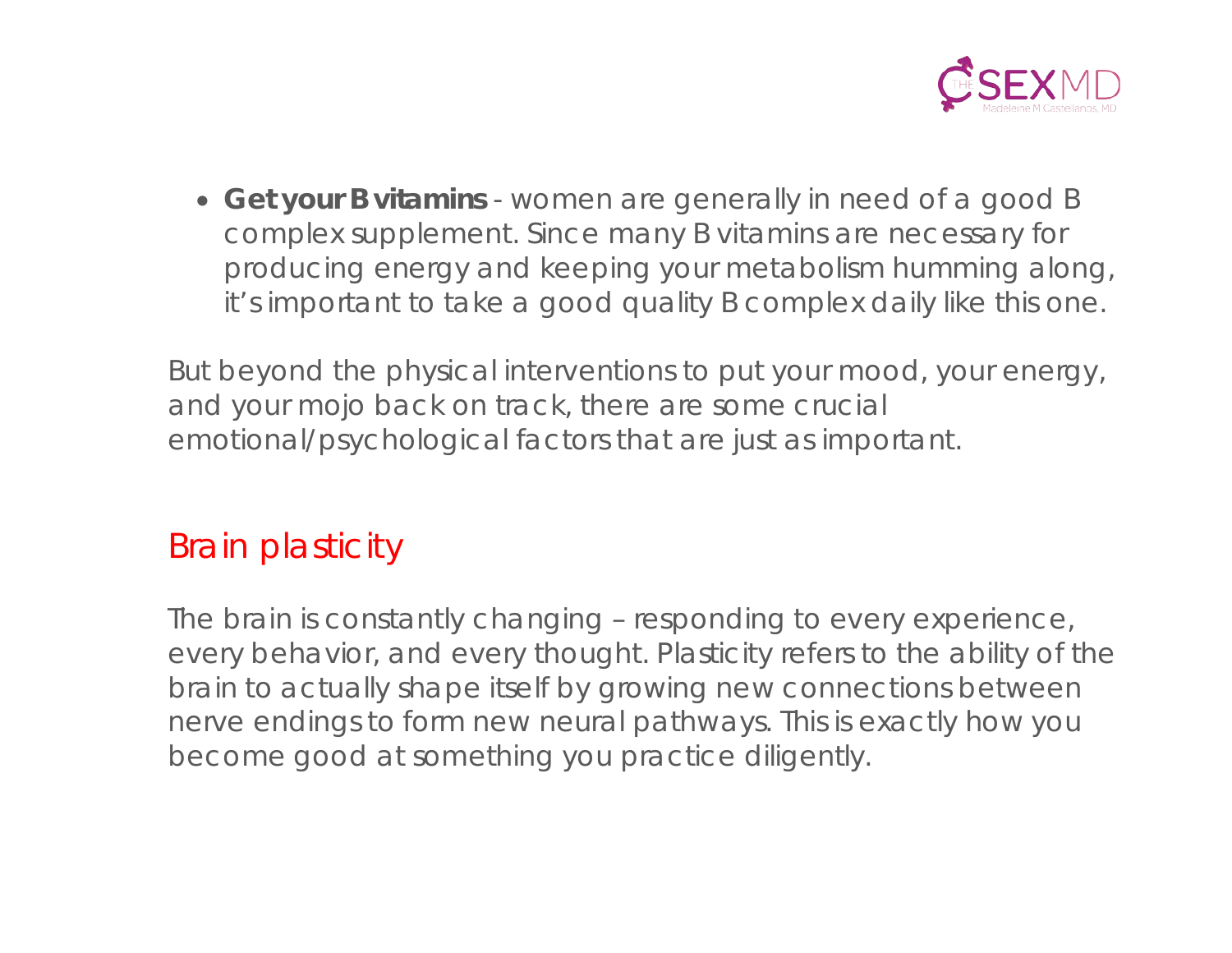

# Positive and Negative Thoughts

Not only does the brain reinforce what practices, but the emotion that is felt along with a particular activity or thought will also drive the brain to tag those activities or thoughts as either positive or negative. Once the brain makes a particular association, this becomes its new default and it takes energy and attention to overcome and/or reverse.

#### **Mindfulness**

Mindfulness is a term very often thrown around that can seem to be mysterious or mystical. In reality, mindfulness is simply putting your attention carefully on something. It's as simple as that. For sex, mindfulness can be a powerful tool that helps you consciously make more positive associations to the things related to your sex life in order to reinforce and drive sexual desire.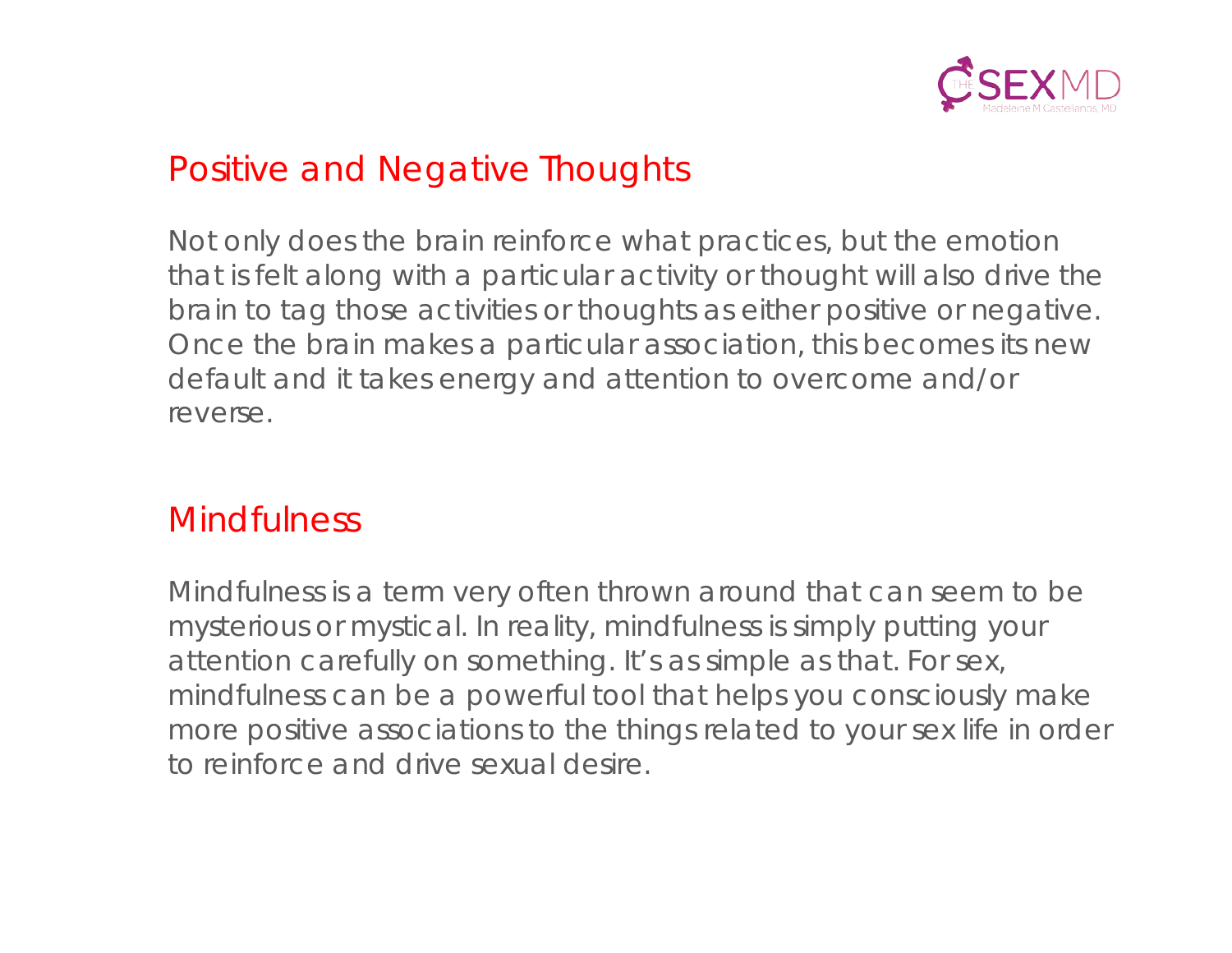

### How it Works

- Our brains are designed to look for problems or negative things FIRST in order to try to fix them. It's a natural part of our problemsolving mechanism and also helps us think ahead to anticipate difficulties that we may need to work around. Unfortunately, this means that along with planning ahead of time, we can worry ahead of time too. Learning to balance these tendencies is exactly what mindfulness is all about.
- Because of this planning-ahead mechanism, it becomes much easier to think about negative aspects of your partner, your own sexual self, your sex life, or any other obstacles to having sex (like the thoughts "I'm tired," "I wish my body look different today," or "I have so much stuff to do that's more important."). This is especially true for new moms that are experiencing so many changes along with so many new responsibilities.
- When you use mindfulness to consciously focus on things you like about sex and your sexual relationship, you build and strengthen new positive associations that in turn, are motivating for sexual desire.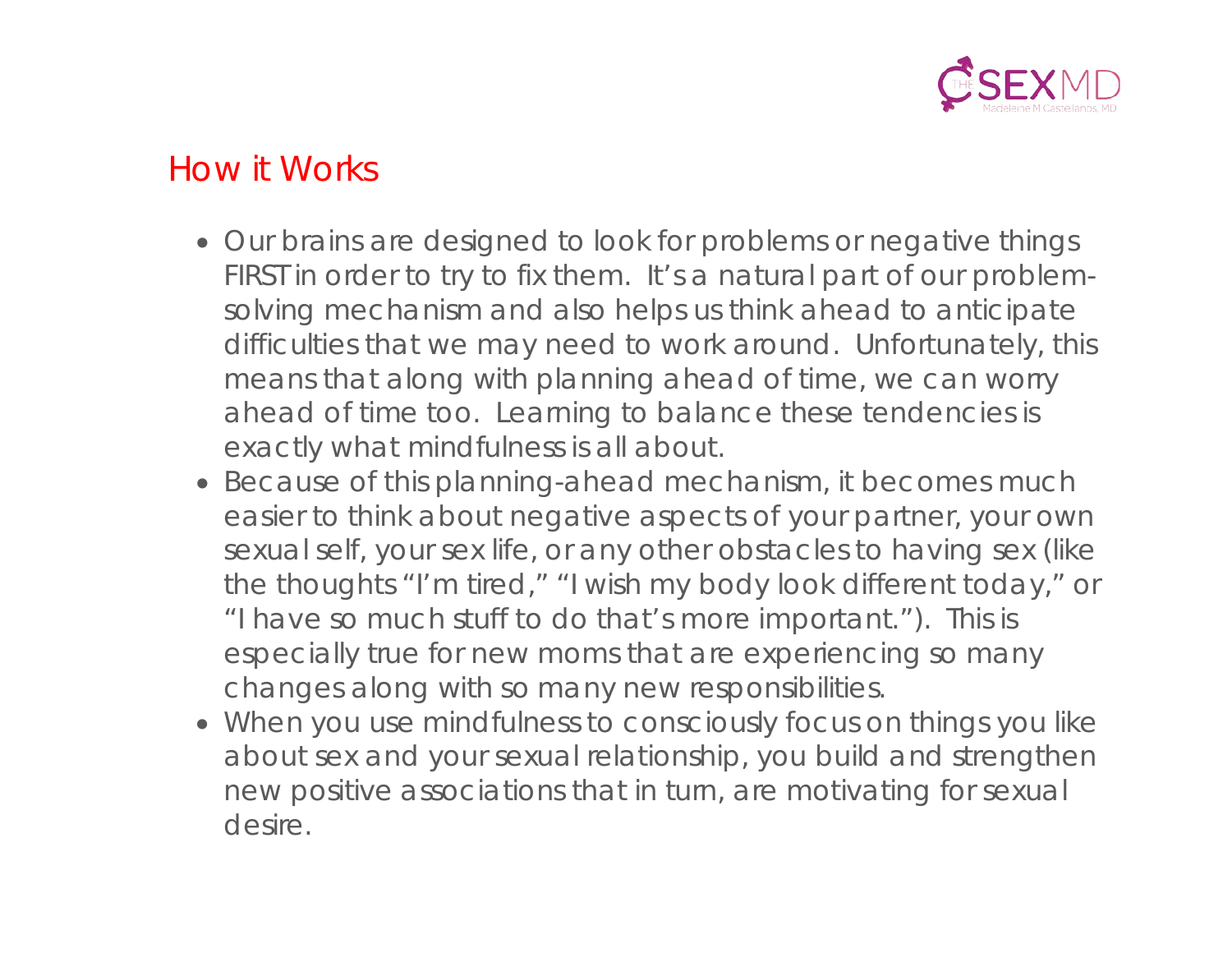

#### Mindfulness Exercises

- 1. Set aside 3-5 minutes during the day when you can have some quiet time and you will not be interrupted
- 2. Recall a memory that is sexy, erotic, or sexually pleasurable for you. This could be a memory of a particularly pleasant sexual experience, or it could be a fantasy of what an ideal encounter would be.
- 3. Focus on the most intense sensation of pleasure connected to this memory/fantasy and see where you feel it in your body.
- 4. Be conscious of the positive emotions that accompany this memory/fantasy and its feeling in the body. These emotions could be joy, love, peace, or arousal to name a few.
- 5. Take long, slow breaths as you sit with this combination of thoughts and feelings. Immerse yourself in this experience for 3-5 minutes.
- 6. If you find your mind jumping to something negative or you are distracted by another thought, just gently bring it back to the memory/fantasy.
- 7. Smiling helps.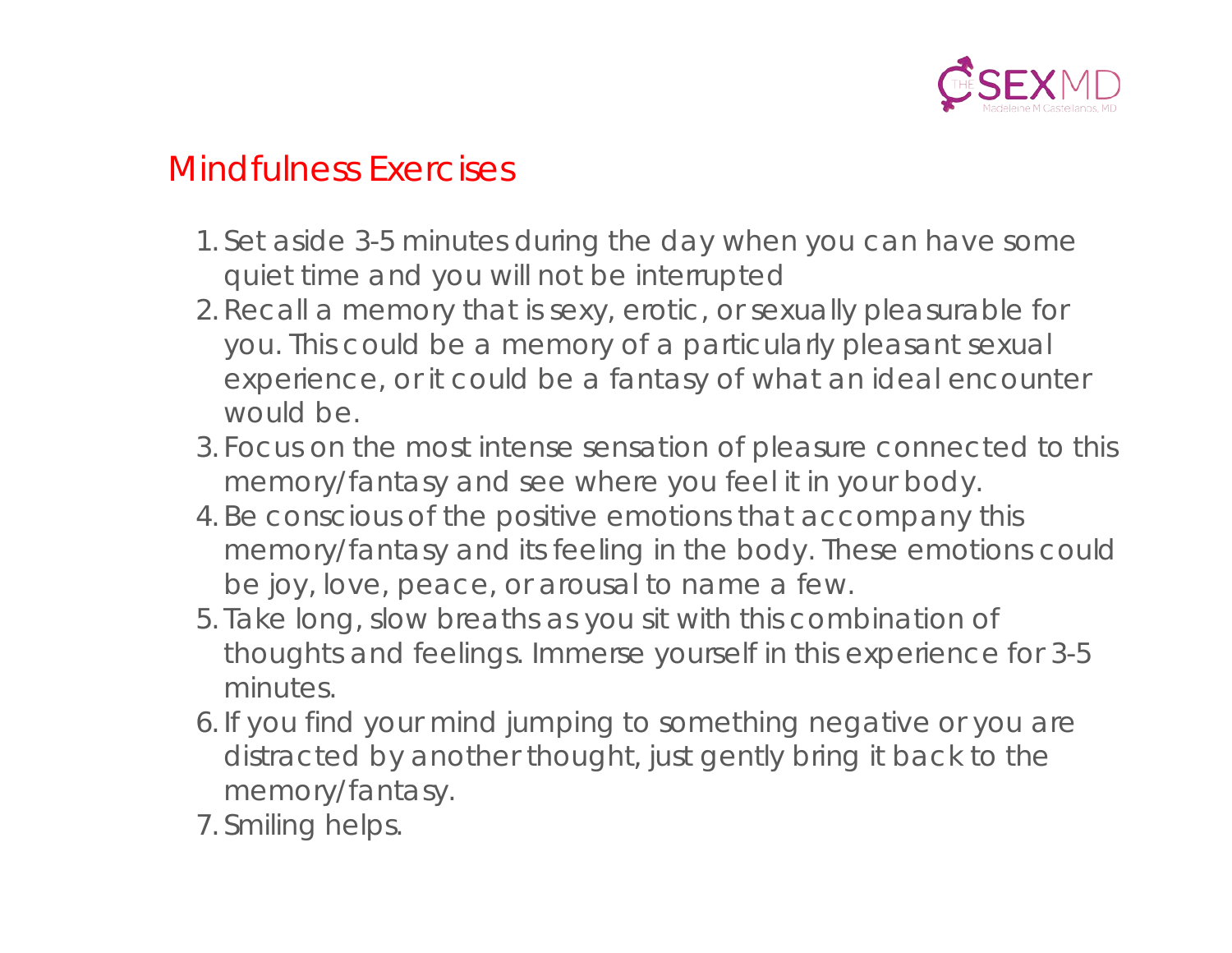

Practice these exercises daily (or more often if you like) in order to make new positive associations in your brain and continue to build more progress every day.

You cannot simply push away negative thoughts or associations. That's not how your brain works. What you can do is build new associations that lead to new experiences. In this way, you enhance your own positive feelings and responses, and the negative ones naturally get less attention and brain-time.

What you practice and give attention to will grow. What you do not give attention to will naturally decrease in power and intensity. This has far-reaching effects on all areas of your life, but especially so on your sex life. Once you understand how the process works within you, you know how to reverse the negativity to increase your chances of success. Each positive experience of connection and pleasure is another opportunity to celebrate positivity, which continues to reinforce the cycle of pleasure and then desire.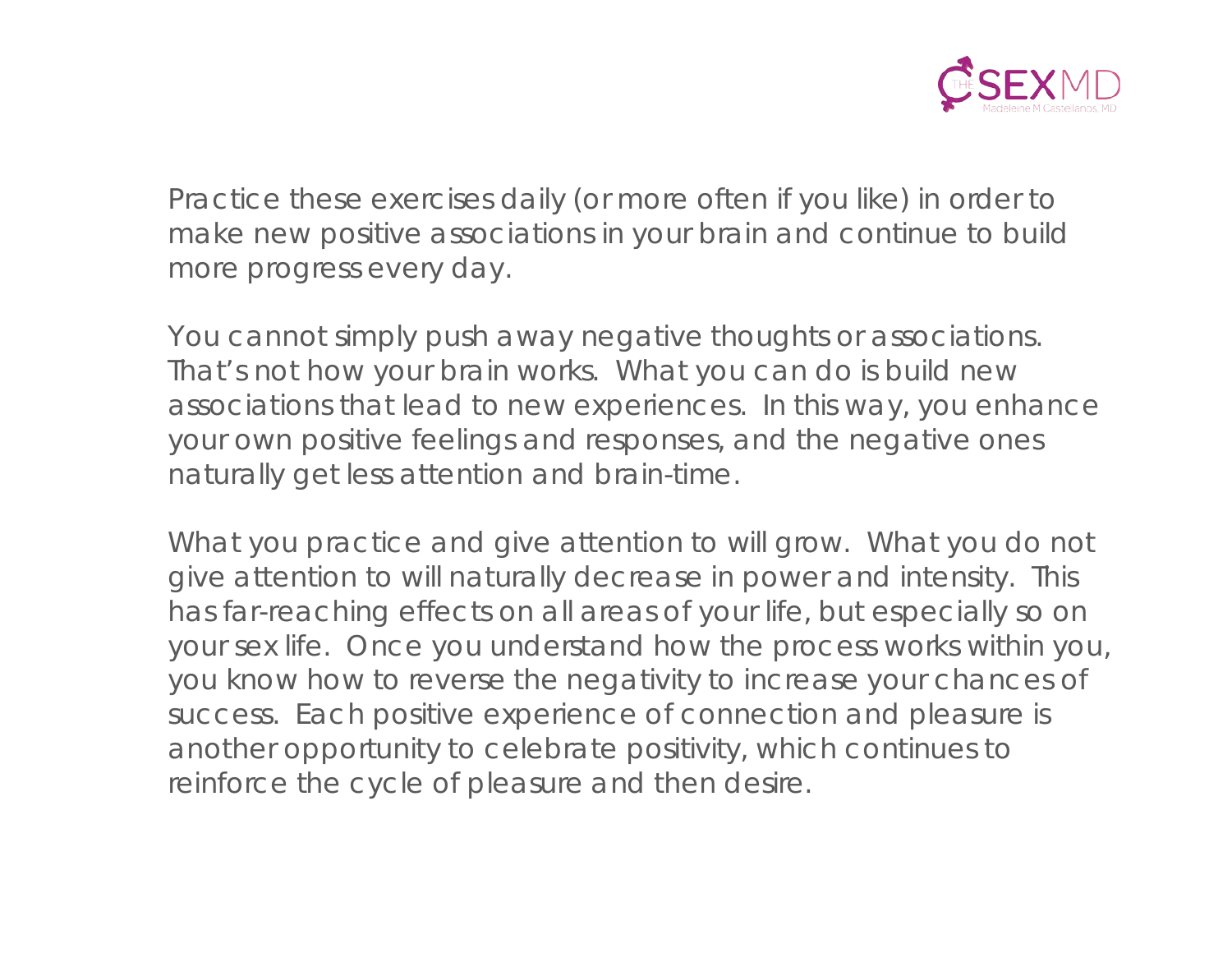

I welcome you to find more information about the factors driving sexual pleasure and desire in my book: Wanting To Want: What Kills [Your Sex Life and How to Keep It Alive](http://amzn.com/0986256544/?tag=t486csing-20) available at: